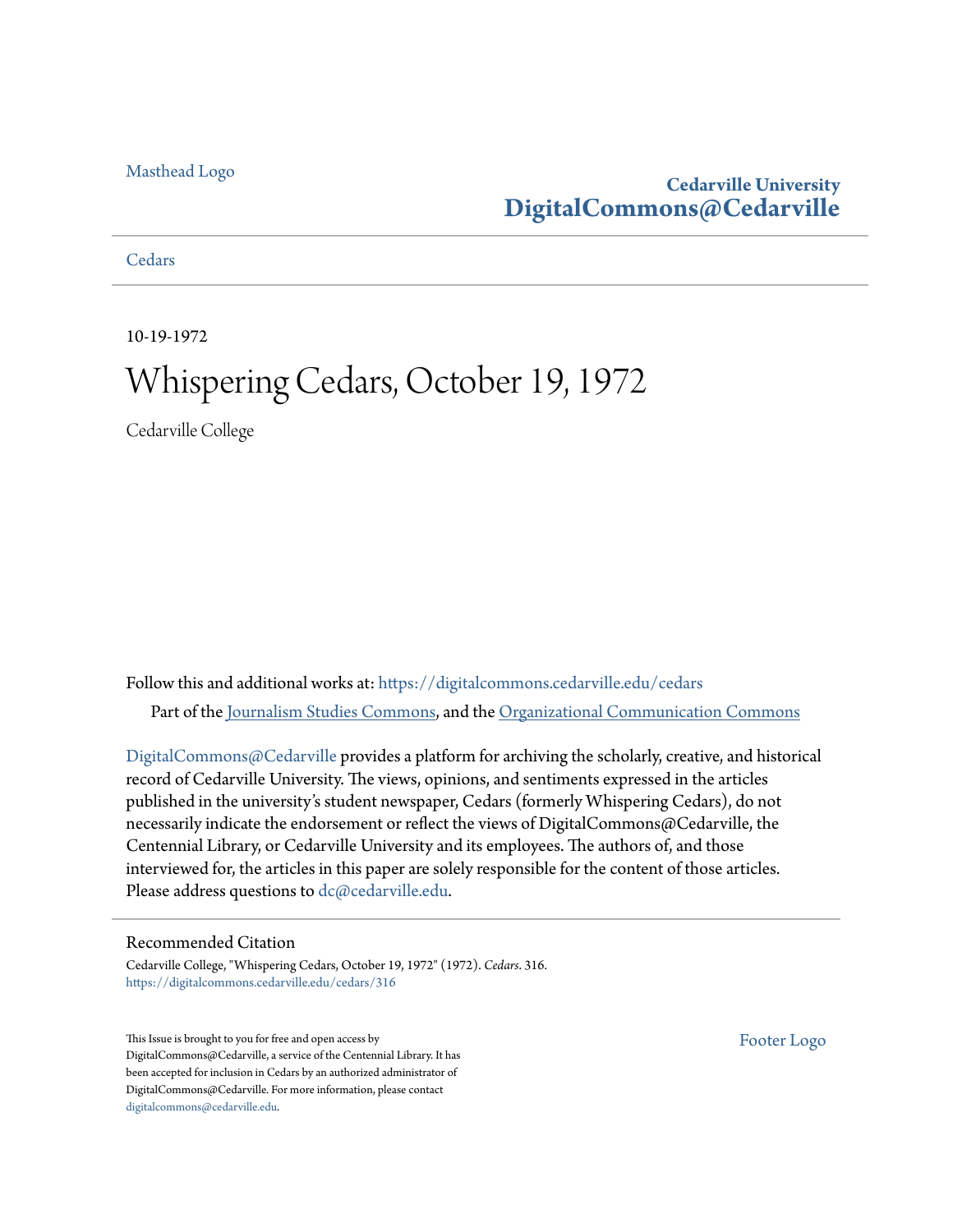# Queen Candidates Chosen



*"For the Word of God and the Testimony of Jesus Christ"* 

"That the generation to come might know... that they might set their hope in God . . ."

Vol. 41, No. 2 Cedarville, Ohio October 19, <sup>1972</sup> OCi 20 *·n;* 

# omecoming Activities Planr

The weekend opens at 8 p.m. Friday with a concert featuring the Dayton Rotary Boys' Choir, part of the school's Artist Lecture Series, in Alford Auditorium. The choir, organized in 1912, is comprised of sixty young men from the Dayton and surrounding areas. The group is under the direction of Mr. John W. Heisy.

Psalm '78: 6 &7

Beginning the 1972-73 school (year, Cedarville Cbllege celebrates Homecoming 1972 with <sup>a</sup> wide variety of happenings on campus.

to the student body project, Laura Roby and James Smith.

Mr. Heisy is a native Daytonian and is the Director of Vocal Music at Meadowdale High School in Dayton. He has also taught at the University of Dayton.

The Dayton choir has sung at the National Gallery of Art in Washington, D.C., the Marble Collegiate Church in New York

### *freshman Class Elects Ollicers*

Later on in the evening a pep rally and bonfire will be held at Cedar Lake. There will be singing, cheerleading, a pep band to liven the spirit and an introduction of the soccer team.

The class of '76 held election of officers Friday, October 13. The temporary officers of the freshmen class are: President, Kirby Lancaster; Vice-president, Edward Baggett; Secretary, Susan Gazdik; Treasurer, Becky Hilton and Chaplain, Ken Wimer.

Also elected were two repre sentatives to the student council, Sally O'Shell and Dale Wright, and two representatives

All of these officers expressed the desire to lead the freshmn class to be a united body and used to the glory of God as <sup>a</sup> class. Dr. Daniel Wetzel is class advisor.

man Clarence J. Brown, the Homecoming Queen and her court, the soccer team, college band, Cedarcliff's high school band and drill team and the class floats.

City, the Naval Academy, University of Colorado and Ohio State University, among many other performances.

There will be many alumni on campus this weekend and three class reunions. The classes of '57, '62 and '67 will be gathering in the Gym-Student Center Friday evening at 7:30 p.m. On Saturday at 1 :00 p.m. the alumni also plan to have their own soccer game on the old soccer field.

> Cedarville College will take on Bluffton College on the old<br>soccer field. Half-time ceremony will include presentation of Homecoming Queen and her court by Steve Shank, president of the Student Body. Also there will be awards presented for floats by Ronald Grosh, presi-<br>dent of the Alumni Association.

Homecoming Day, Saturday, Oct. 21, begins with a Trustees' Meeting at 8 p.m. in the Library: At 10 a.m. the parade begins.

The "Air Force Logistics Command Band," based at Wright Patterson Air Force Base, will be one of the main feature guests of the parade. The band travels thousands of miles each year. During this past year and a half, they have toured nearly every Central and Eastern state and participated in parades of national importance, on television and radio, and in outdoor concerts and other functions.

One of Saturday's Homecoming activities includes the placing of a commemorative corner stone in the. new Science Center.

# Is Conference Speaker

The Air Force Marching and Concert Band is under the direction of Captain Earl E. Turner. Captain Turner attended Northeast Missouri College where he received his B.S. degree in Music. He completed requirements for his M.A. in Music Education from Missouri State Teachers College.

Other participants in the annual parade will be Congress-

The parade ends on the east end of the soccer field and a



special ceremony at the site of the new Science Center will follow. A commemorative cornerstone will be placed into the new building. The brief ceremony is scheduled to take place on the east side of the building about 10:45 a.m.

Late in the morning the Cedarville College Invitational Meet in Cross Country begins at the east side of the track, north of the tennis courts. At the Invitational will be Defiance College, Mount Vernon and Walsh College.

Which senior girl will be queen? Come to the soccer game with Bluffton Saturday to see the halftime ceremonies and the crowning of Cedarville's Homecoming Queen, 1972.

.Just prior to the 3 p.m. soccer game, a Sky Dive will be pre-<br>sented by the Greene County Sportsmen Parachute Club. They will land on the new soccer field, located inside the track on the north campus.

> Each step *taken is directed by the Maker.*

The dormitory halls in most dorms will be decorated on Saturday, as well as the entrance areas, and will be open to all to visit between 12:30 p.m. and 2:45 p.m. Saturday.

## *fall Production Cast Selected*

The cast for My Three Angels, the fall play production of Cedarville College students, has been announced by Mrs. Miriam Maddox, director. Chosen to perform in My Three Angels were Mel Lovette as Felix Ducote!; Lois McNamara, Emelle Ducote!; Cheryl Huff, Marie Louise; Sheryl Wade, Mme. Parole; Dan Bergen, Joseph; Cal Turner, Jules; John Street, Alfred; Sharon Franks, Henrietta Trochard; Ron Summer, Paul; and Bob Fisher, Lieutenant. Don Harmon will be student director and Larry Strawn is the stage manager.

traditionally a highlight of Cedarville College's Homecoming week-end. This tradition will be continued as either Yvonna Cope, Cindy Hofert, Bonnie McNeill, or Roxanne Regan will reign as Homecoming Queen, 1972. The crowning will take place at halftime ceremonies during the <sup>3</sup> p.m. soccer game Saturday.

A senior elementary education major, Yvonna Cope is a member of the Gospel Echoes Trio, the Swordbearers' Summer Group, Swordbearers on campus going canvassing Friday nights and Personnell Assistant in Maddox Hall. One of her favorite verses is Romans 11:33, "O the depth of the riches both of the wisdom and knowledge of God! how unsearchable are his judgments and his ways past finding out."

Crowning <sup>a</sup>new queen is SEAC, is the second candidate and comes to Cedarville from Buffalo, N.Y. Isaiah 40:31, "And they that wait upon the Lord shall renew their strength . . ." is her favorite verse. Cindy, also a senior elementary education major, plans to be married in March and then plans to teach wherever the Lord leads.

267

After graduation, Yvonna is not sure what the Lord will have her do, but regardless of where He leads and what she does, the Crawfordsville, Indiana girl prays that she may always be actively witnessing for her Lord and faithfully serving Him in every aspect of life.

Cindy Hofert, a member of



Yvonna Cope



Bonnie McNeill

Charleston, W. Va., is the home town of the third candidate, Bonnie McNeill. She is <sup>a</sup> member of the Gamma Chi, and has her Christian Service at the Heathergreen Rest Home.<br>"Trust in the Lord..." begins "Trust in the Lord ... " begins the verses in Proverbs 3:5&6 which are the elementary ed ucation major's favorites. Upon graduation, Bonnie would like to teach first grade but is waiting on the Lord to open a door and show her His will.

The final candidate for Homecoming Queen, 1972, is Roxanne Regan, a commuter from London, Ohio. For the psychology major, Romans  $8:28$  is special: "And we know that all things work together for good to them that love God to them who are the called according to His purpose."



Cindy Hofert



Roxanne Regan

Evangelist Paul Dixon

On Nov. 4, Swordbearers will be sponsoring their annual youth<br>conference with Evangelist Paul Dixon. This year the theme will be built on Ecclesiastes 12:1-"Remember thy God in the days of thy youth:"

In addition to the morning and evening messages by Mr. Dixon, the young people will attend afternoon seminars on Quiet Time, Politics and Youth Involvement in the local church from a student's point of view. This year, Rev. Joseph Stowell, pastor of Southgate Baptist Church in Springfield, will conduct a seminar for adults on Youth Involvement in the local church from the adult point of view.

At the close of each conference, the Conference Committee immediately begins working to plan for the conference for the following year. The committee this year is composed of Doug Schroeder, Dan Thompson, Rich McGhee, Bonnie Bodenmiller and Becky Canine.

Workers are still needed to handle the projected 1500 young people. If interested, please contact someone on the committee.

| <b>INSIDE LINE</b> |
|--------------------|
| Elctions '72  2    |
| Picture Page  3    |
| Skyview Ranch 4    |
| Lucile Perla 5     |
| Sports             |
|                    |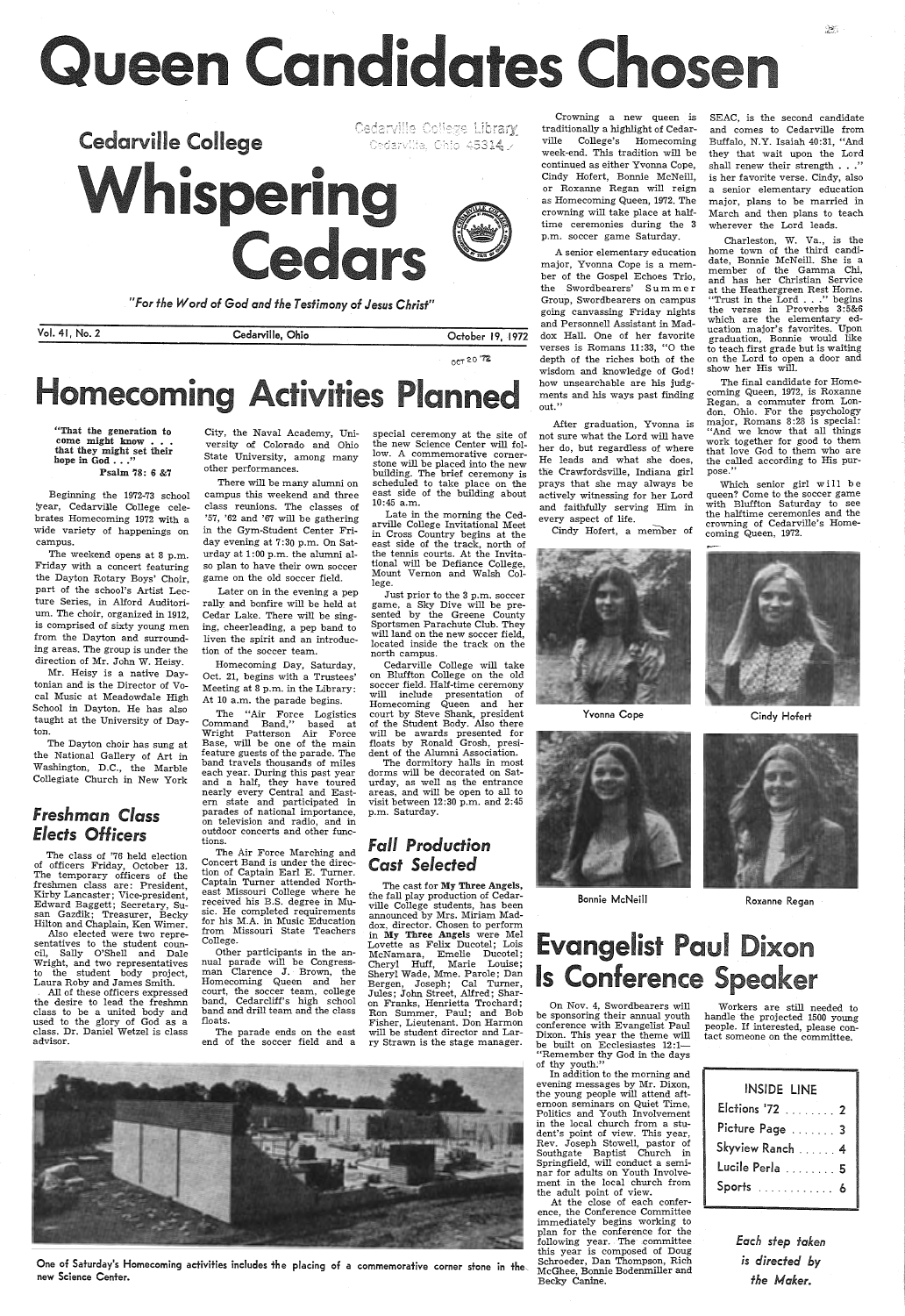### FROM THE EDITOR'S DESK-

# Find Involvement In Student Council

Student involvement is the voiceless cry of many Cedarville students. We want to be involved with the school government and to express our opinions, but what do we do to make this cry a reality? Many organizations on campus offer opportunities for us to participate, but the club that most directly affects each one of us as students is the Student Council.

Student Council meets every Wednesday evening at 8: 15 p.m. in the Gym Student Center to discuss issues applicable 'to our present and future days at Cedarville. Is it possible to find out how Council goes about bringing prevalent discussions to the attention of its members? Yes, any student can visit the meetings.

We are reminded that Student Council is set up to listen to our requests and to bring them forth for interaction. If we have an issue we would like brought before Council, we should go to one of the representatives and ask him or her to present it to the members. If we sit back with our ideas or questions, how can we expect the Student Council to know what we are thinking? Go to a representative with your the way for each one of us to discover Student Involvement. ideas or questions and let him help find the answers. This is

## Young Voters Campaign At Miami

While the  $\gamma$  vouth inside the Convention were demonstrating, those on the other side of the guarded, barbed fence were demonstrating also.

#### By Laura Roby

Bitterness and emptiness distorted the faces of all the hippies, yippies and zippies as we watched police drive the mob away from Convention Hall.

With horns blowing, flags waving and cameras clicking, the 1972 Republican National Convention got under way with <sup>a</sup> new purpose - get the youth vote involved.

While McGovernites claimed they had full support of the youth, the Young Voters from the President proved otherwise. More than 3500 young people paid their own ways to Miami to show their backing of Nixon and Agnew.

Contrary to press reports, the activities of the YVP's were not "staged."

Waiting at Miami International Airport from 7 p.m.-1 a.m. in August heat for hotel assignments began the Convention's program for many of us. This hardly shows a great deal of organization.

A spontaneous demonstration brought the delegates to their feet on nomination night. The press corps knew absolutely nothing of the demonstration

before it exploded, but tried to pass it all off as "staged."

Those who wished not to become involved could sit on the beach all day. But most of us took advantage of the opportunities to meet President Nixon, the First Family, Agnew, Reagan and other Senators face to face at rallies.

Older politicians s e em e d especially interested in the young voters. However, Governor Reagan remarked that the majority of voters is still over 35.

As the Delta engines roared for take-off, we realized that as Nixon campaigners, we could not become complacemt about getting others involved in the campaign.

# Elections 72

Cedarville College **Whispering Cedars** Co-editors . . . . . . . . . . . . . . . . . . . . Jayne Eberling, Nanci Layne

| Feature editor  Chris Rufener                                                                                                                         |  |
|-------------------------------------------------------------------------------------------------------------------------------------------------------|--|
| Christian Service editor  Judy Johnson                                                                                                                |  |
| Literary editor  Ken Wimer                                                                                                                            |  |
| Men's Sports editor  Rick Johnson                                                                                                                     |  |
| Women's Sports editor  Laura Roby                                                                                                                     |  |
| Photography  Roy Kern, Glen Huebner, Marcea Bearss                                                                                                    |  |
|                                                                                                                                                       |  |
| Circulation  Nanci Layne, Mary Lou Lippert                                                                                                            |  |
|                                                                                                                                                       |  |
|                                                                                                                                                       |  |
| Cindy Carr                                                                                                                                            |  |
| Business Manager  Linda Sullivan                                                                                                                      |  |
|                                                                                                                                                       |  |
|                                                                                                                                                       |  |
| Reporters: Georgeanna Axiotis, Jan Besler, Carolyn Bonnell,<br>Linda Cook, Cheryl Cowen, Linda Cupan, Rick Deal, Becky                                |  |
| Decker, Diana Douglas, Elaine Kalnbach, Bruce Olsen, Cindy<br>Rathburn, Dennis Twigg, Pam Williams.                                                   |  |
| Copy Readers: Lorri Beach, Nova Berkenstock, Cheryl Huff,<br>Karen Kennedy, Mary Lou Lippert, Sharon Gazdik, Sarah Stone.                             |  |
| Typists: Lorri Beach, Nova Berkenstock, Cindy Cox, Carolyn<br>Grollimund, Karen Kennedy, Mary Lou Lippert, Lois McClish.                              |  |
| Whispering Cedars is published by-weekly by the students of Cedarville Col-<br>lege. The opinions expressed herein are those of the writers and donot |  |

# Wednesdays

# in G.S.C.

*Page* 2

### By Brace Olson

Editors' Note-Whispering Cedars invites persons wishing to express alike or opposing opinions to send them to the paper.

As I approach the election of 1972, I sense that we are facing an election that may well be looked upon in the future as <sup>a</sup> very decisive trend the nation will follow for several presidential terms to come. This election has the potential of making the Republican party an equal party if not a majority party. Such <sup>a</sup> phenomenon could help change the course that this country has taken for the past forty years, since the country last decided to try a different brand of leadership in its effort to extricate itself from the depression.

> This summer Psalm 116 became very meaningful to me. I had read it before, but somehow the words came alive for me this summer. Especially the first part of verse 10 made an impression on me. The verse says "I believed, therefore have I spoken." So often we make personal witnessing a traumatic experience, one to be greatly feared and undertaken with feelings of inferiority. But in this verse, the Psalmist expresses the simplicity we can and should have in our witness. It is merely <sup>a</sup>matter of speaking out because of our belief in a Saviour. And if it is difficult for us to speak, our

Why does this election, in contrast to other recent elections, hold these possibilities? There are several reasons I feel this way, primarily because this presidential contest is not so much a "me too" situation. By this I mean that the out of power party is offering in many cases some very definite alternatives course of the incumbent party. This course of action may well lead to the defeat of the Democratic Party this year, but it is commendable that the Democratic Party has provided the American voter with such a clear cut choice. Such a clear choice may make this election one of the few presidential races where <sup>a</sup>majority of the voters have voted on the basis of issues and not on the sole basis of party label.

Students, faculty and administration are urged to submit lett**e**rs and forum articles to the Whispering Cedars throughout the year. Whispering Cedars reserves the right to edit, accept or reject contributions. Forum authors will be consulted regarding any editing changes.

seventh the American people should and will cast a decisive majority of their votes for President Nixon, possibly giving him the mandate he so desires. A vote differential even approaching the current polls is almost too much to ask for, though its effects on the other offices on the ballot would be most welcome! I feel that a reasoning similar to self-preservation will be a motivating force in the minds and actions of millions of voters.

· Most people are vitally interested in maintaining or improving · their present lot, and the idea of income redistribution dies not appeal to them. Unfortunately for Senator McGovern, most of the income to be redistributed would apparently have to come from those earning 12-'0 thousand dollars a year, precisely the income range where one of the largest segments of voters find themselves. Although most<br>well, they are frustrated by they are frustrated by their inability to realize much gain in their real income, and as such they are not receptive to new welfare schemes.

Though it is impossible to touch on all the issues, or even most of the major ones, this article would be incomplete without mention of the President's success in winding down the American role in the war. Contrary to the assertions of his hostile critics, the President has had <sup>a</sup> great deal of success, for it would be foolish to call withdrawal of half a million men from Vietnam a failure. The President has quite properly refused to a unilateral withdrawal and consequent abrogation of our commitment to the freedom of the people of South Vietnam.

President Nixon is also definitely committed to the maintaining of our position of superiority in the matter of military power, willing to spend the money on armaments rather than trying to trust the good will of the Communist world.

I feel too, that President Nixon deserves high marks for his success in foreign affairs, especially for his summit talks with the Chinese and Russian leaders. The very real chances for future trade, which is one of the best foundations for peace, are encouraging. I feel that an economic stake in peace is beneficial, and may serve to ease East-West tensions even more.

Finally, as a Christian American I should support a man who has a moral commitment against abortion, a sin which to an extent may be compared to the Old Testament practice of sacrificing children, which practice God condemned and punished those nations that practiced these sacrifices. Whether he knows it or not, President Nixon is helping to bring blessing on this country as a result of the attitude he holds towards the nation and people of Israel. While it is certain that God does not need the re-election of President Nixon in order to carry out His Will, I sense how God is using the President as an instrument to bring blessing to Israel, and I would like to see this continue during President Nixon's second term in office.

Finally, whether or not you agree with me, do not fail to use your newly acquired right to vote. If you fail to vote, you will have no right to complain about the new President.

I belive that on November 11111111m111m111111111111111111111m1mnmnnrn1mn11m1nnnmm1nn111nnmumm11111111111111111111m11m1mmmm1111111nmmm11num1111mnm11111111m1111fl

# RANDOM THOUGHTS

CLUB

### CL,IPPINGS 1111111n11111n11mmmnmnmrnnnn1nnnmm1m1111n11111n11mnnnmnmnmrnnnnnrnnnnnn11nnmnm111111111111111111n111111nnnnn11111111mn111mmm11

#### By Judy Johnson

Welcomed into Kappa Delta Chi Thursday, Oct. 12, were Carolyn Newman, Bev Ziegler, Nancy Walter and Debbie Jones.

The women of Kappa will again sell mums at Homecoming. They have been working diligently on their display for Saturday, and will have a bake sale at the Swordbearers Conference Nov. 4.

There is always a certain challenge in returning to school in the fall and anticipating new experiences. No matter how the summer may have been, there is an optimism in the hearts of most when thinking of the opportunities ahead.

I, too, am caught up in the syndrome of optimism, and would like to share my thoughts

Student Council ting, 8:15

### Your interests in Academic, Social,

Spiritual, Cultural activities discussed.

### BE INFORMED - BE THERE!

with you in a column on <sup>a</sup> regular basis, not because I am convinced that I am Suzy Spiritual, but because writing is<br>one effective avenue of effective a v e nue of communication. And as an English and Bible major, I am vitally interested in communication.

belief must not be deep enough. So in this time of challenge, let's take up the challenge in God's Word to believe and to speak.

All letters or articles should be sent to the Whispering Cedars editors through inter-campus mail and must be signed.

*Whispering Cedars..*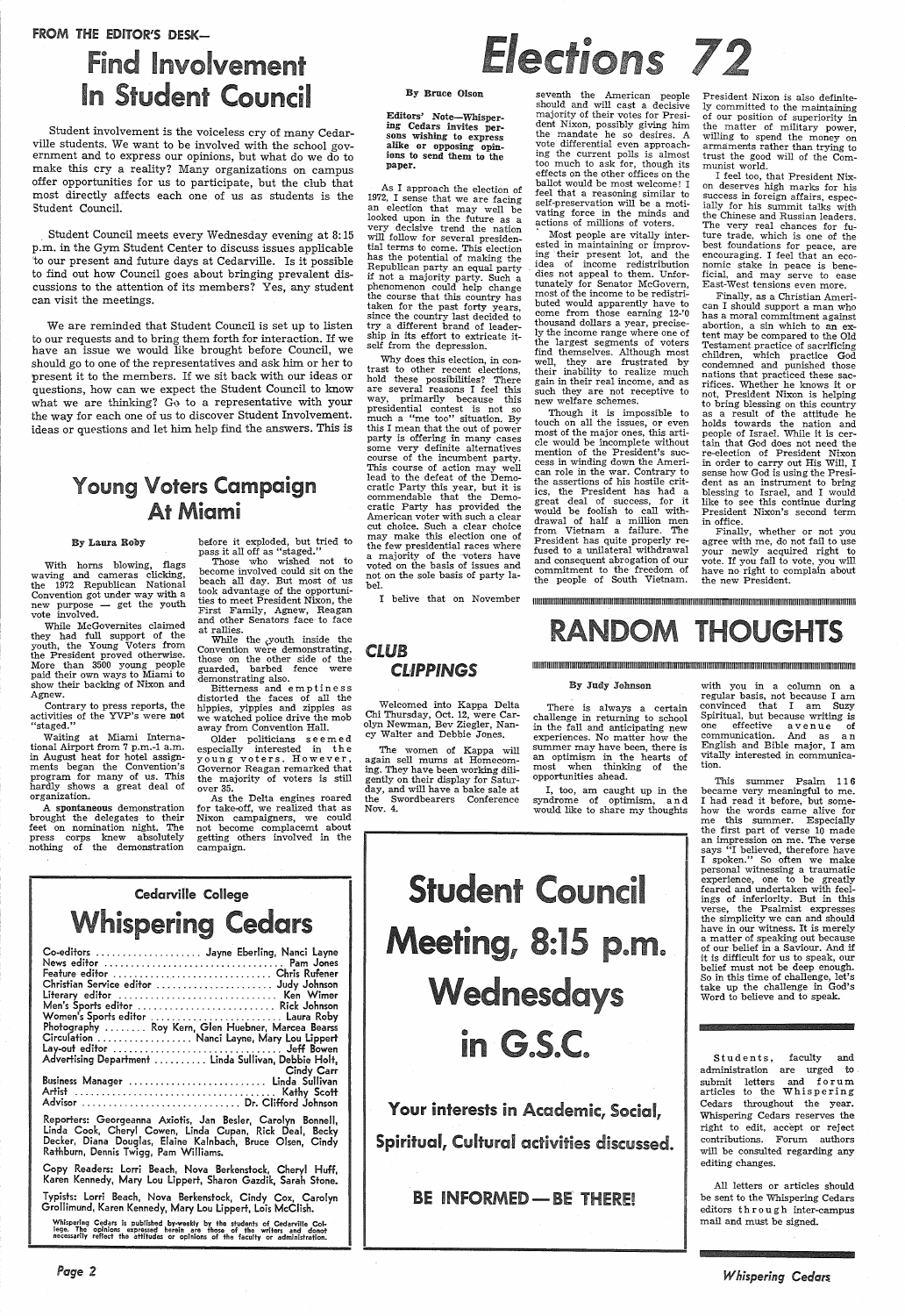

Summer Swordbearers Tour included: Steve Overholt, Pastor Green, Tom Seidler, Debbie Dear, Yvonna<br>Cope. Nancy Tallman, Becky Canine, Rae Belle Fisher, Rosalie Howard, Dave True, Terry Clapp, and Bruce<br>Klett.

# Swordbearers Tour Ten States state a Philippine university is a political science major. Picketed.

## **Filipino Completes** Education at Cedarville

### By Carolyn Bonnell

Hard to obtain visa papers<br>and money lost . . . just one of<br>the many experiences of Miss<br>Lucille Perla, a Filipino transfer student, as she was led by God to Cedarville College to complete her education.

Lucille, saved at an early age was brought up by Christian parents who were fruits of missionary labor. She comes from a family of eight girls and one boy. Her father is employed by the government.

citizen of the Philippines, I rebel against injustice and corruption in our government. But the devil was using this spirit to get me farther and farther from the Lord."

To please her parents, Lucille stay one year. But God called her into full-time work and she remained for four years. Lucille then worked with young people<br>at student centers and in the church. There she felt the need for a psychology background.<br>She entered a Philippine univer-<br>sity as a political science major.

 Lucille was asked to run as school senator. She was uncertain as to whether God wanted her to become more entangled in campus politics. She laid a fleece before God.

needs. A visa was granted and money provided. Her visa was the first that the American consul had been able to grant in two weeks because the Amer-

 If she should receive a letter of acceptance from T en n es s e e Temple, she would know that God wanted her to leave the Philippines. That very day the letter of acceptance arrived.

Imagine eleven college<br>students spending twelve weeks traveling together and at the end<br>of the final week, all still getting along well. Can it be done? Sure, the Cedar ville Swordbearers proved it so this summer when they traveled to 59 churches and two camps in ten states.

In their church format with rallies and seminars, the Swordbearers discussed quiet time, led by Bruce Klett and Rosalee Howard; astrology by Tom Seidler and Yvonne Cope ; dynamic Christian living by Terry Clapp and Dave True; dating by Steve Overholt and Becky Canine; rock music by Steve, Becky, and Rosalee;<br>puppets by Ray Belle Fisher, and evangelism by Debbie Dear<br>and Bruce. Musical groups included two quartets, solos, duets and the girls trio (Yvonne, Rosalee and Nancy Tallmon).

Leading a Methodist boy to the the Lord in Hadden Heights. N.J. was the most exciting moment for Rosalee Howard. The boy had lots of questions about assurance of salvation but even after talking with his nastor was unable to find peace.<br>The Lord gave Rosalee the verses to share with the young  $m$ an and allowed her to lead him to an assured saving grace of Christ.

#### By Nanci Sioux

Yvonne Cope and Nancy<br>Tallmon shared a highlight as<br>they became more aware of the they became more aware of the<br>importance of not taking people for granted. While staying in Decatur, Ill., they stayed with a supposedly happy missionary family with a 14-year-old girl. As they left the home, the girl gave Yvonne a letter to read full of hatred for her parents and life in general. The next night in Pana, Ill., the Cedarville girls were surprised to see the 14-year-old in a service and later that night were able to lead her to the Lord. The young Christian's letters changed and she is growing greatly spiritually.

Two auditions have already<br>been held and another is scheduled sometime before Homecoming. All freshmen and transfer students are eligible to audition.

Debbie Dear expressed that after being with camps one week the campers would just begin to open up and listen. There was just not enough time to get to really know people in th <sup>e</sup> meetings.

The most frustrating thing felt by Steve Overholt was that after talking with <sup>a</sup>young girl at camn and sharing the plan of salvation with her, she wouldn't accept Christ as her Saviour.

Throughout the summer the<br>eleven students worked together with the purpose of glorifying<br>God first and then representing<br>Cedarville. Perhaps the greatest<br>lesson they le arn e d as individuals and as <sup>a</sup>group was summed up in a statement made by Tom: "We rub elbows with people who will someday be in Hell because we haven't cared enough to embarrass ourselves and embarrass them by stopping them and approaching them with Jesus Christ."

> LUCILLE'S BEAUTY AND GIFT SHOP 68-70 W. Main, Xenia

"I was convinced," said Lucille, "that they were fighting for a just cause."



N. Main & Chillicothe Cedarville, Ohio

766-5332 *All Credit Cards Honored* 

Exodus 4:12 was the verse claimed by Becky Canine as she learned that the Lord has to give His children wisdom when dealing with others. She also found that the only way for the group to get along together was to keep their eyes on the Lord as stated in Matt. 22:37.

> Many factors determine the price of a diamond. This instrument will show you the exact quality of the diamond you buy from us. Seeing is believing.

Gemologists, Registered Jewelers, American Gem *Society.* 

*SBP Sponsors Talent Night* 

Each year one of the first programs presented by the Student<br>Body Project to raise funds is<br>the New Student Talent Night. This is an opportunity for freshmen and transfer students to exhibit their talents before the student body. This year's New Student Talent will be held Oct. 28 at 8 p.m. in Alford Auditorium.

The evening will consist of musical numbers, both sacred and secular, skits, oral interpre- tations and general talent.

The Swordbearers made a

Xenia Office Supply 61 Greene St. Xenia, Ohio 372-2381 *"Complete line ol supplies lor the college student* 



*Whispering Cedars* 

stop at Shepherds Home for Retarded Children in Union Grove, Wisc. where they spent one day. There Tom Seidler, the group leader, was touched to hear a little retarded *girl* recite Psalm 23. "Mentally retarded, yes, but disconnected from God, no," he exclaimed.

> NILSON-BONE Florists *"Xenia's Only Downfown Florisfs*  and Mr. & Mrs. D. l. Bone, Owners

Lucille became involved in political affairs. She found that many Filipino students were forming radical organizations and demonstrations.

Lucille believes that the Communists are successfully infil- trating Philippine schools, using demonstrations to cause rebellion and spread hatred toward the government as well as break up the family, church, and school.

"So just like any patriotic

Last April Lucille reached her destination -- Tennessee Temple. She later applied to Temple. The later applied to Cedarville College and w as accepted a month later.

Lucille has been imnressed by the friendliness and helpfulness of the faculty and students at the college. Several verses which have been a blessing to her since coming to the United States are Philippians  $3:13. 14 -$ <br>". . .forgetting those things which are behind and reaching forth unto those things which are before, I press toward the mark for the prize of the high calling of God in Christ Jesus."



Lucille Perla checks her mailbox, waiting for letter from home.





36 North Detroit St. Xenia, Ohio



BRAUN'S JEWELERS 74 East Main Street Xenia, Ohio 45385

*Page 5*